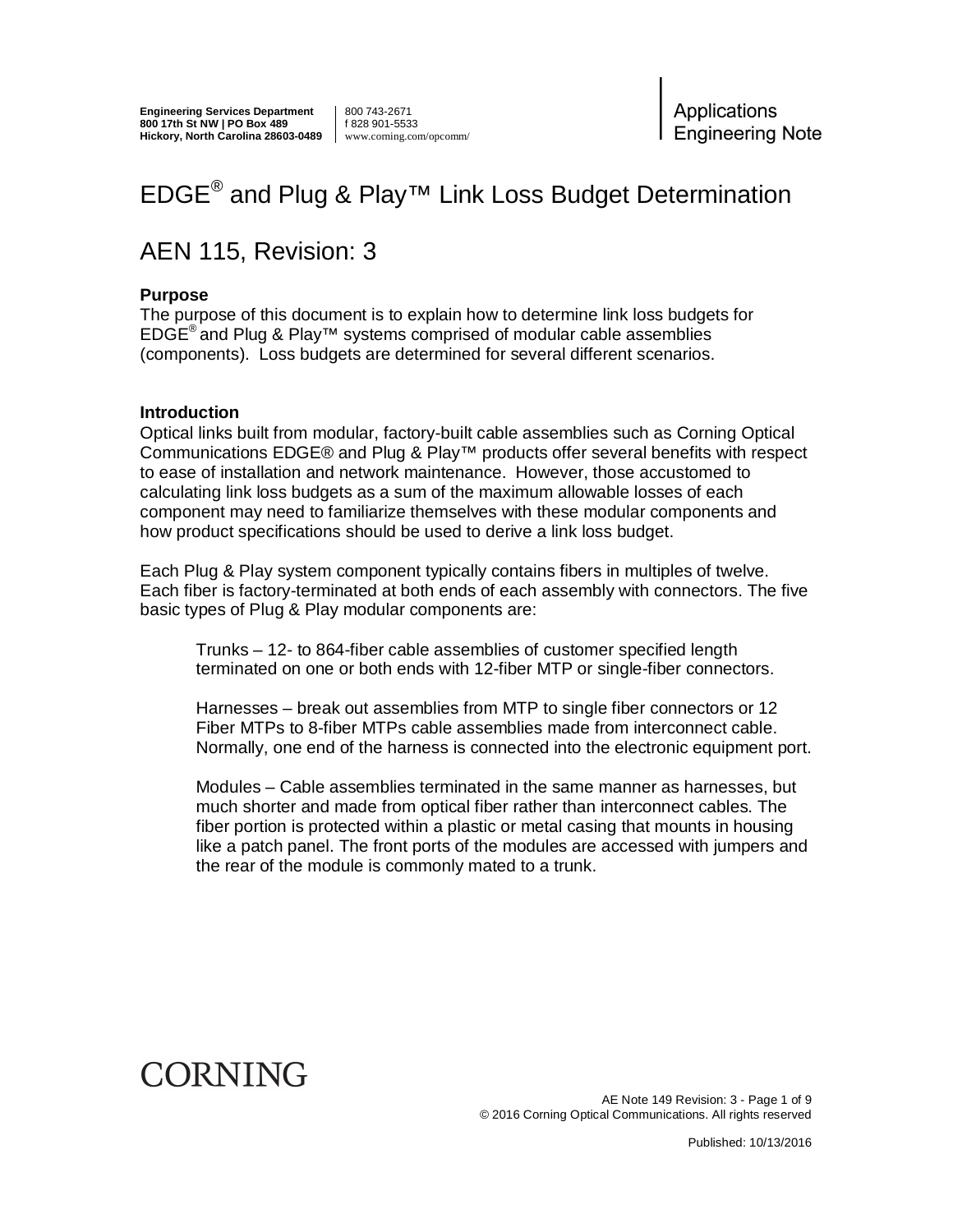# **Product Specifications**

All EDGE® and Plug & Play™ components are manufactured and sold in accordance with an insertion loss specification that comprises the loss of all elements (fiber and connectors) of the assembly when it is mated to test jumpers. Table 1 and Table 2 depict component loss specifications.

| <b>Component Type</b> | <b>Component Loss</b> |           |
|-----------------------|-----------------------|-----------|
|                       | Single - Mode         | Multimode |
| <b>Modules</b>        | 1.0 dB                | $0.5$ dB  |
| <b>Harness</b>        | 1.0 $dB + fiber$ loss | $0.5$ dB  |

#### Table 1 – Component and mated pair loss Specifications for multimode Low-Loss system

| Mated Pair Type | <b>Mated Pair Loss</b> |           |
|-----------------|------------------------|-----------|
|                 | Single - Mode          | Multimode |
| MTP mated pair  | $0.75$ dB              | $0.25$ dB |
| LC mated pair   | $0.25$ dB              | $0.10$ dB |

Table 2 – Component and Mated Pair loss Specifications for multimode Ultra Low-Loss Systems

| Component Type                                        | <b>Component Loss</b> |                        |
|-------------------------------------------------------|-----------------------|------------------------|
|                                                       | Single - Mode         | Multimode              |
| EDGE8 <sup>™</sup> and EDGE<br>Ultra Low-Loss Modules | 0.60dB                | $0.35$ dB              |
| <b>EDGE8 and EDGE Ultra</b><br>Low-Loss Harness       | $0.60dB +$ Fiber Loss | $0.35$ dB + Fiber Loss |

| Component Type                    | <b>Component Loss</b>  |
|-----------------------------------|------------------------|
| EDGE AO Conversion module         | $0.5$ dB               |
| <b>EDGE AO Conversion Harness</b> | $0.5$ dB               |
| EDGE AO 8 Fiber Harness           | $0.35$ dB + Fiber Loss |

**CORNING**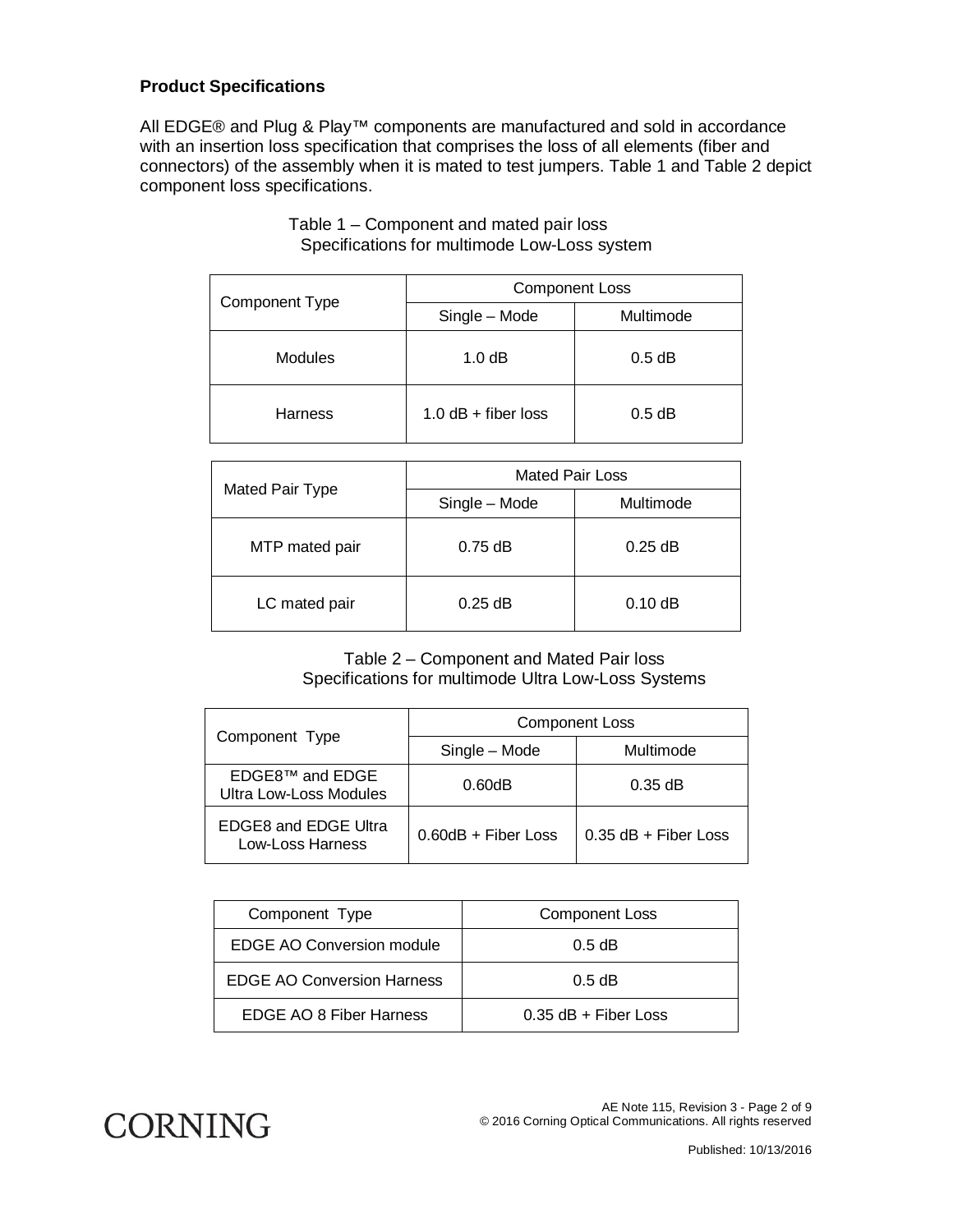|                               | <b>Mated Pair Loss</b> |           |
|-------------------------------|------------------------|-----------|
| Mated Pair Type               | Single - Mode          | Multimode |
| Ultra Low-Loss MTP mated pair | 0.35dB                 | $0.25$ dB |
| Ultra Low-Loss LC mated pair  | 0.25dB                 | $0.10$ dB |

Note: Mated pair max loss for connectors of like performance

Table 3 – Fiber attenuation specifications

| Fiber Type       | <b>Maximum Attenuation</b><br>(dB/km) |
|------------------|---------------------------------------|
| <b>Multimode</b> | 850/1300 nm                           |
| OM3 (50/125 µm)  | 2.8/1.0                               |
| OM4 (50/125 µm)  | 2.8/1.0                               |
| Single - Mode    | 1310/1550 nm                          |
| റടാ              | 0.4/0.3                               |
|                  |                                       |

 **Note(1):** Please refer to EDGE® and Plug & Play™ Spec sheets to determine dB loss of the different products offered.

 **Note(2):** Ultra Low-Loss products are only offered with EDGE® Systems. All EDGE trunks with manufacturing dates after September 2014 have an MTP specification of 0.25dB max.

### **Factory Testing of Insertion Loss**

It is not possible to measure the loss contribution of each individual element within a component using a power meter. However, total component insertion loss measurements are made across each terminated fiber within the component. Measurements are evaluated against factory pass/fail criteria, which are set at or below the component insertion loss specification.

### **Link Loss Budgets vs. Component Specifications**

A simple summation of the insertion loss specifications for all components within a link will lead to an incorrect link loss budget – that is – to a higher budget than what should actually be allowed during system design and link testing. This overestimated budget is a result of budgeting twice for the mated pairs shared between two components. To illustrate, consider the factory testing of two separate components. Each component will be tested against the component specification with a factory test jumper on each end. This means the loss of two connector pairs per component will be measured. But when two components are mated together in a link, the components share a mated pair, meaning that the number of connector pairs in the system totals only three, not four. Therefore, the link budget should be something less than the summation of all individual component loss specifications.

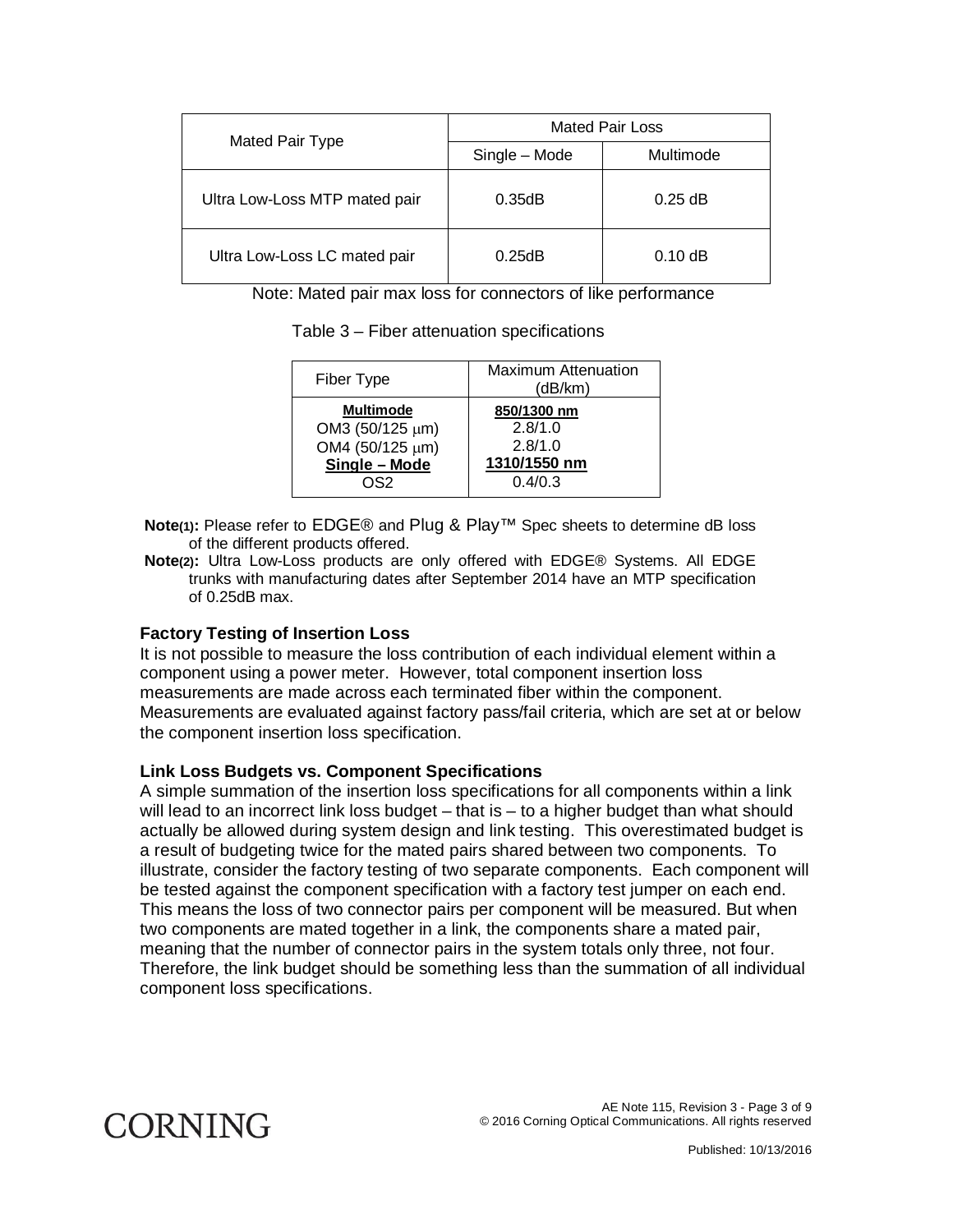The following pages show the most common link configurations and their link loss budget calculation with this method for Low-Loss and Ultra Low-Loss performance multimode systems. Note that all scenarios are calculated using multimode losses. For single-mode systems, refer to the tables above for appropriate loss values.

### **Refer to the table of contents below to identify the scenario pertaining to your system configuration:**

- **1)** *Low-Loss and Ultra Low-Loss Products:*  Equipment - Jumper - Module - Trunk - Module - Jumper - Equipment **2)** *Low-Loss and Ultra Low-Loss Products:*  Equipment - Jumper - Module - Trunk - Extender Trunk - Module - Jumper - **Equipment 3)** *Low-Loss and Ultra Low-Loss Products:*  Equipment - Jumper - Module - Trunk - Harness - Equipment **4)** *Low-Loss and Ultra Low-Loss Products:*  Equipment - Jumper - Module - Hybrid Trunk or module harness - Equipment **5)** *Low-Loss and Ultra Low-Loss Products:*  Equipment - MTP Jumper - Trunk - MTP Jumper - Equipment **6)** *Low-Loss and Ultra Low-Loss Products:*  Equipment - MTP Jumper - Conversion module - Trunk - Conversion module - MTP Jumper - Equipment **7)** *Low-Loss and Ultra Low-Loss Products:*  Equipment - Conversion harness - Trunk - Conversion harness - Equipment **8)** *Low-Loss and Ultra Low-Loss Products:*  Equipment - Conversion module - Trunk - Conversion harness - Equipment **9)** *Low-Loss and Ultra Low-Loss Products:*  Equipment - MTP Jumper - Trunk - module - LC Jumper - Equipment
- **10)** *Low-Loss and Ultra Low-Loss Products:*  Equipment - MTP Jumper - Conversion module -Trunk - module - LC Jumper - Equipment

**CORNING**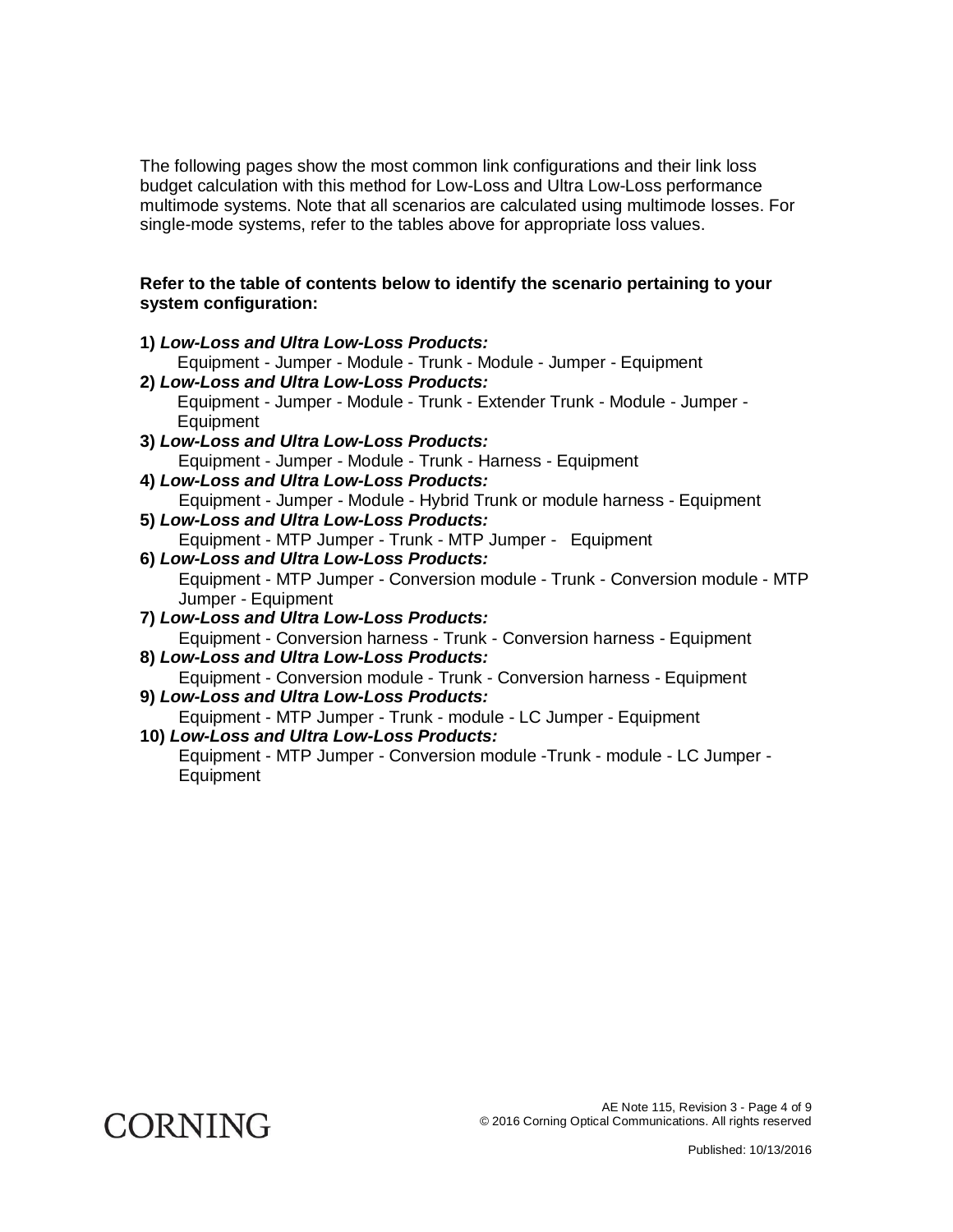### **Scenario 1:**

Equipment - Jumper - Module - Trunk - Module - Jumper - Equipment



*LL Budget Loss Calculation* = 0.5dB + (System length (km) x fiber performance (dB/km)) +0.5dB *ULL Budget Loss Calculation* = 0.35dB + (System length (km) x fiber performance (dB/km)) +0.35dB

**Scenario 2:** 

**CORNING** 

Equipment - Jumper - Module - Trunk - Extender Trunk - Module - Jumper - Equipment



Figure 2

*LL Budget Loss Calculation* = 0.5dB + ((System length (km)) x fiber performance loss (dB/km)) +0.35dB+ 0.5dB

*ULL Budget Loss Calculation* = 0.35dB + ((System length (km)) x fiber performance loss (dB/km)) + 0.25dB+ 0.35dB

> AE Note 115, Revision 3 - Page 5 of 9 © 2016 Corning Optical Communications. All rights reserved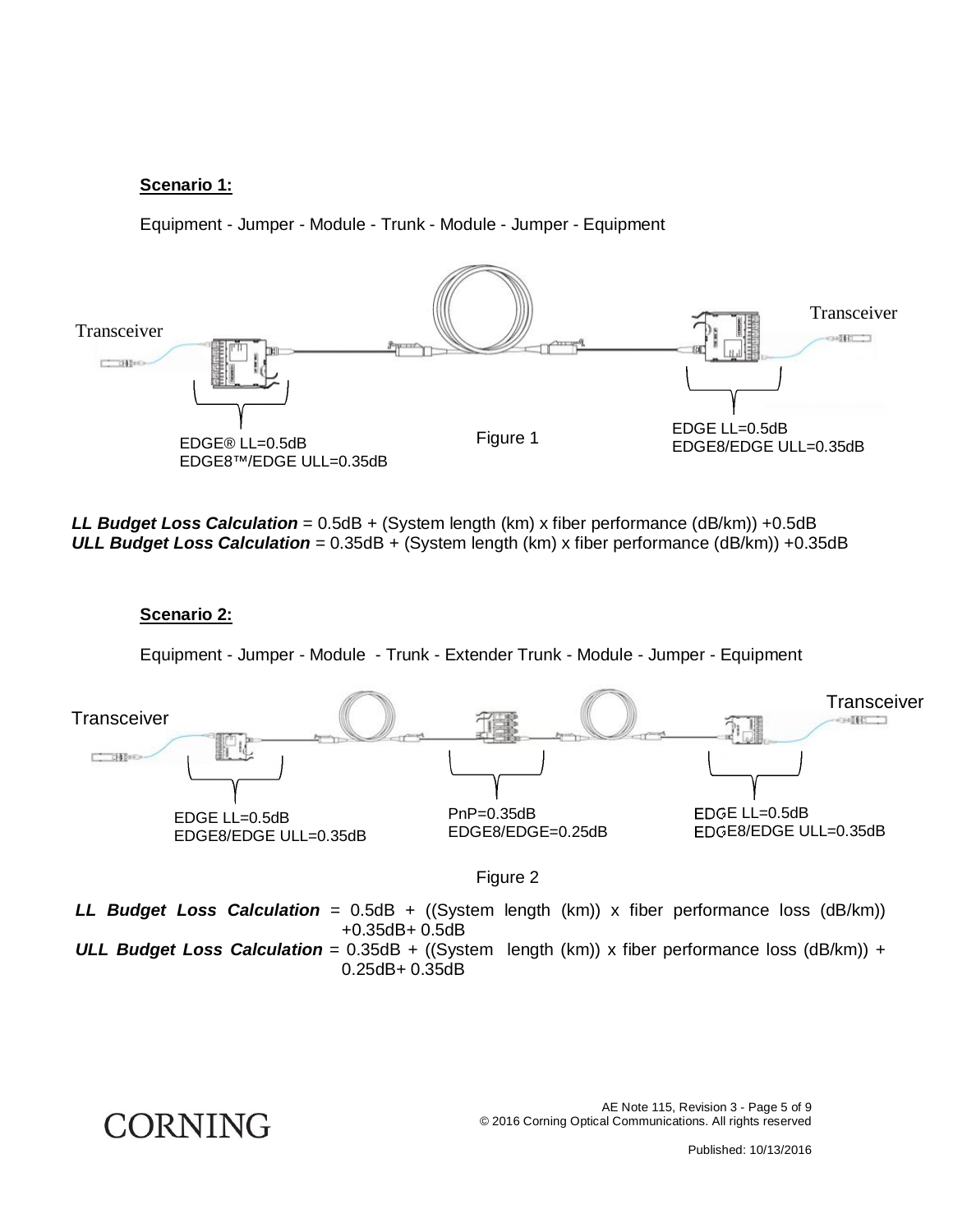#### **Scenario 3:**

Equipment - Jumper - Module - Trunk - Harness - Equipment





*LL Budget Loss Calculation* = 0.5dB + (System length (km) x fiber performance (dB/km)) + 0.35dB *ULL Budget Loss Calculation* = 0.35dB + (System length (km) x fiber performance (dB/km)) + 0.25dB

#### **Scenario 4:**

**CORNING** 

Equipment - Jumper - Module - Hybrid Trunk or module harness - Equipment



Figure 4

*LL Budget Loss Calculation* = 0.5dB + (System length (km) x fiber performance (dB/km)) **ULL Budget Loss Calculation** = 0.35dB + (System length (km) x fiber performance (dB/km))

> AE Note 115, Revision 3 - Page 6 of 9 © 2016 Corning Optical Communications. All rights reserved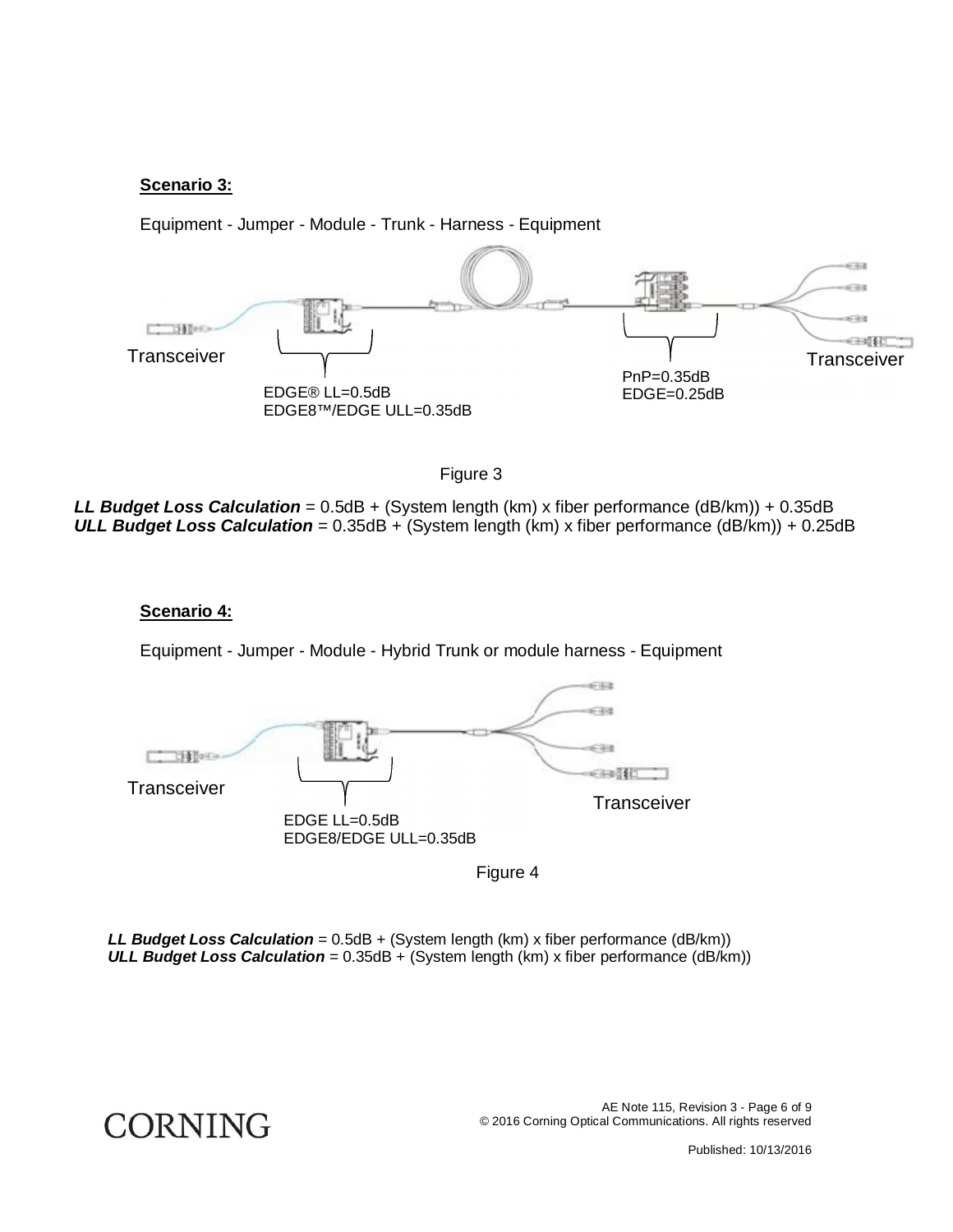# **Scenario 5:**



Equipment - MTP Jumper -Trunk - MTP Jumper - Equipment



**PnP Budget Loss Calculation** = 0.35dB + ((System length (km) x fiber performance (dB/km)) +0.35dB *EDGE Budget Loss Calculation* = 0.25dB + ((System length (km) x fiber performance (dB/km))+0.25dB

#### **Scenario 6:**

**CORNING** 

Equipment - MTP Jumper - Conversion Module- Trunk - Conversion Module -MTP Jumper - Equipment



**Budget Loss Calculation** = 0.5dB + ((System length (km) x fiber performance (dB/km)) +0.5dB

AE Note 115, Revision 3 - Page 7 of 9 © 2016 Corning Optical Communications. All rights reserved

Published: 10/13/2016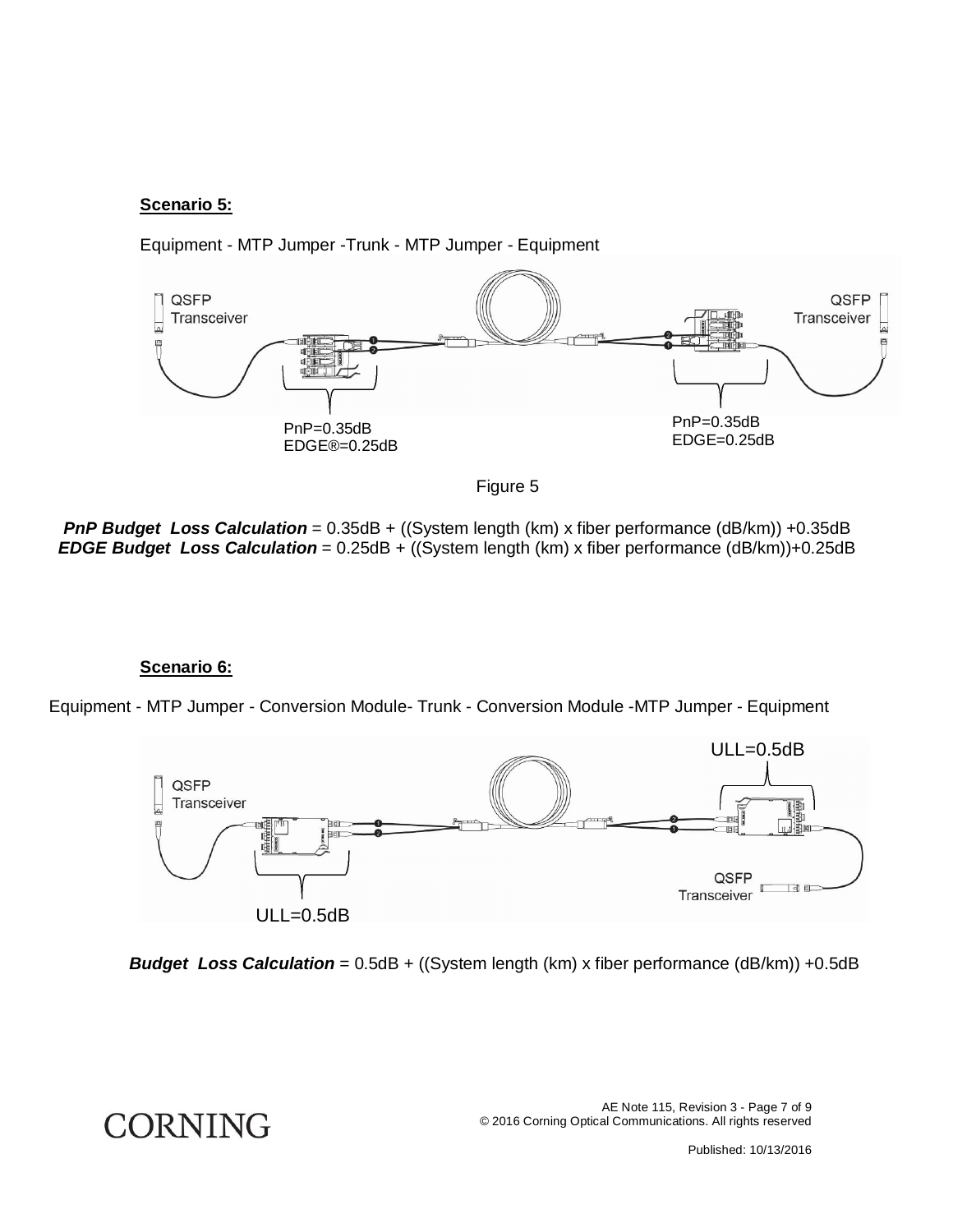# **Scenario 7:**

Equipment - Conversion Harness- Trunk - Conversion Harness - Equipment





*Budget Loss Calculation* = 0.25dB + 0.25 + ((System length (km) x fiber performance (dB/km))+0.25dB+0.25dB

## **Scenario 8:**

Equipment - MTP Jumper- Conversion Module - Trunk - Conversion Harness - Equipment



Figure 8

*Budget Loss Calculation* = 0.5dB + (System length (km) x fiber performance (dB/km))+0.25dB+0.25dB.

**CORNING** 

AE Note 115, Revision 3 - Page 8 of 9 © 2016 Corning Optical Communications. All rights reserved

Published: 10/13/2016